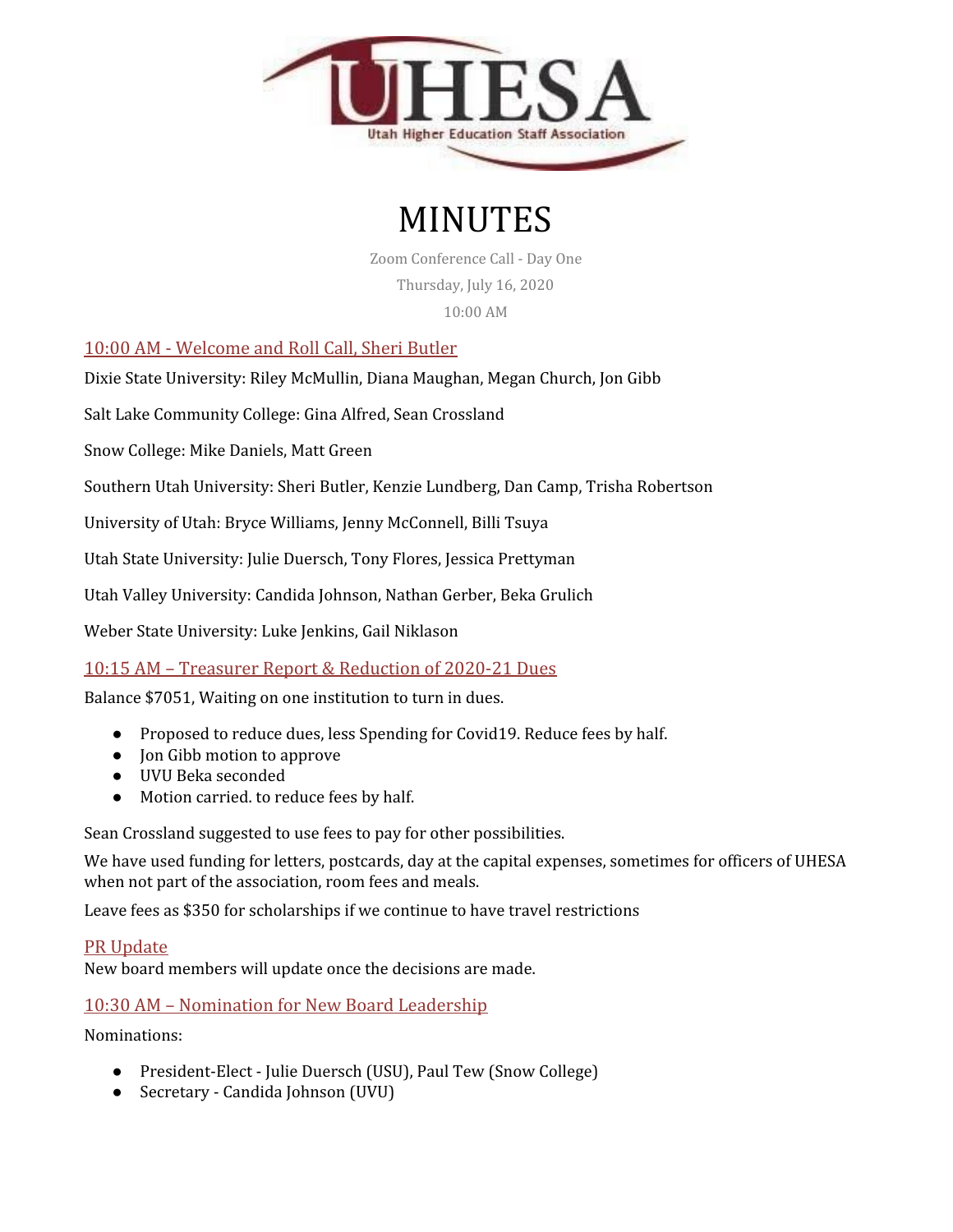

- Treasurer Jessica PrettymanUSU-Eastern
- Legislative Chair Jachel Larsen UVU,
- PR Jenny McConnell

Nathan closed nominations, Jessica seconded it

## 11:00 AM – Spencer Jenkins speaking on new higher ed board, and the role of UHESA in the new organization

We are getting a stronger role and recognition with the institution.

Spencer Jenkins: Chief of Staff for USHE - Chief Student affairs officer/Government

officers

July 1st only one higher education both technology and degree seeking

institutions are now one.

New Committees:

- Academic Affairs
- Technical Affairs
- Finance Affairs
- Student Affairs

The system consists of:

- 16 Institutions
- 19 member-board
- 200,000 student

Utah System of Higher Education - Staff

- Regular Faculty 5365
- Adjunct Faculty 4062
- Teaching assistants 1455
- Executives 297
- Staff 20,472
- Wage Payroll 9974

More direct line to the office:

It has been proposed for UHESA to be on the new advisory board for Utah System of Higher Education

Still waiting for data from the Technical Schools. How are the staff in the

Technical schools being represented?

Should we bring the Technical schools to the UHSEA board?

COVID19 - All institutions have been asked to create plans to repopulate, active monitoring of health, plans to go back online if our health district or county returns to red or orange.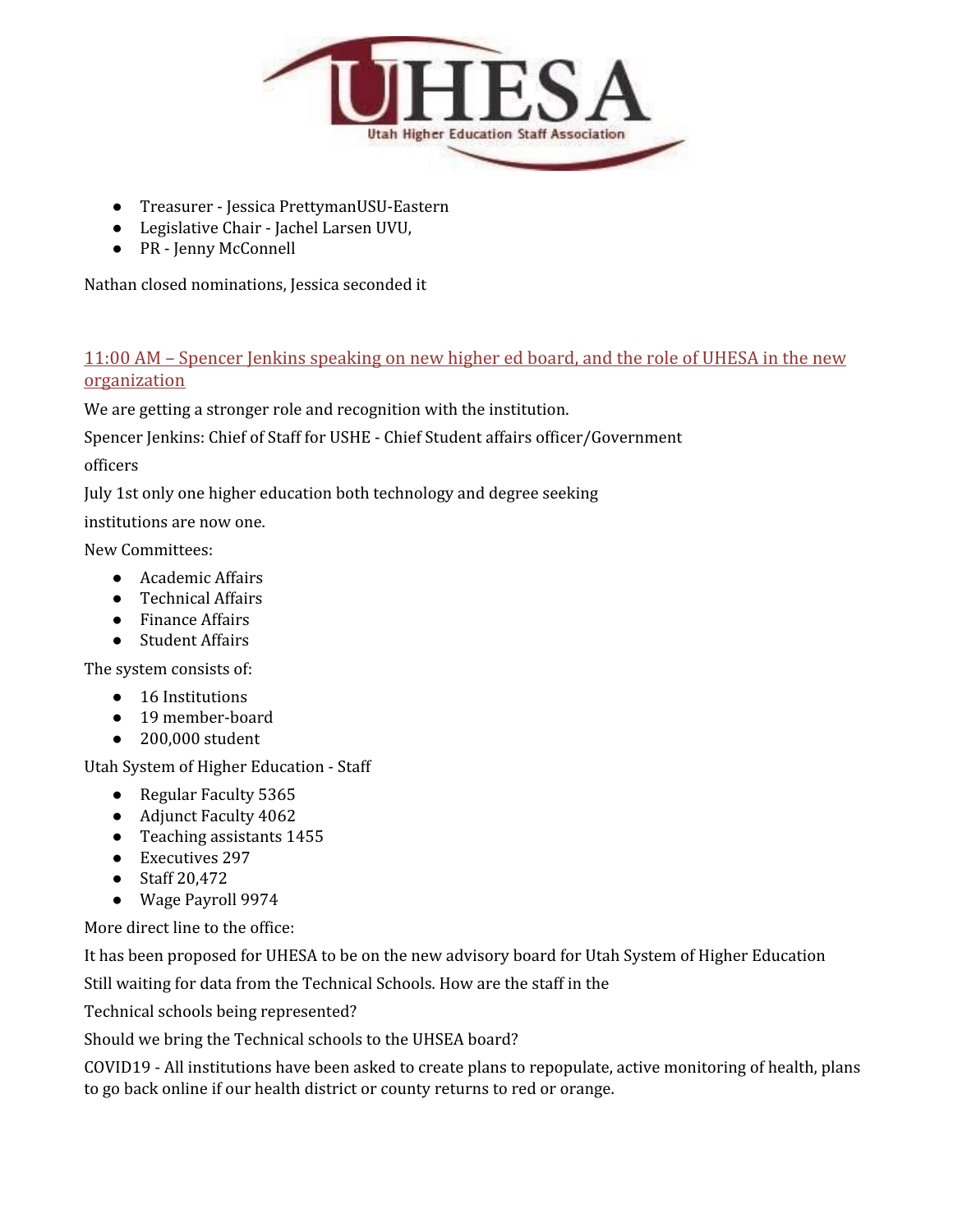

20,000,000 funding to get us going for fall semester

80% of the student allotted funds from the Cares Act Funding has been expended.

Originally testing was key, movement as move to tracing and how we prevent or prescreen, but there isn't much we can do.

Realization that even a small number of cases can explode. Do we honestly feel confident we can bring people back to campus?

How to connect with legislators.

- **● Bring issues to the advisory board (Preferred)**
- Bring to issues to the institution to take to the legislature
- Use local legislators at any time as an individual
- Work through USHE office

Zoom Recording of Spencer Jenkins: [https://youtu.be/6D1dTm\\_Q6zc](https://youtu.be/6D1dTm_Q6zc)

#### **Discussion:**

How can we as Staff Associations do to bring positive to our staff and campus while they are feeling so uncertain?

Good Dad Jokes

We can't change the disruption, we need to look at our mental health despite this disruption. We need to create the normal as much as possible.

We need communication - In needs to go back and forth, the administration needs to be listening as well.

Townhalls can be good, but at times staff bring up the wrong questions. Some staff find some communication too much, others not enough. We need to find the happy meeting.

Making employees feel valued is important. Directors need to be part of the process of making employees feel important.

Creating stuff on the website to help with the mental issues from Covid19

Help areas or departments, work individually to make their people feel comfortable. Bring departments together as a unit having positive experiences.

Unity is needed to keep the positivity up.

Supervisor training is key, The supervisor needs to be trained to communicate

and help employees feel good.

We often are making up the rules as we go along. Testing positive for Covid19 will throw everything out of whack. So we need flexibility, while showing "exceptional care"

Flexible on one side, but not on the other side can be confusing to those that are on the inflexible side.

How do you show expectations that work needs to be done, despite the uncertain circumstances.

We need stronger supervisors to be able to manage people, institutions should be more involved in using the right tools to help supervisors.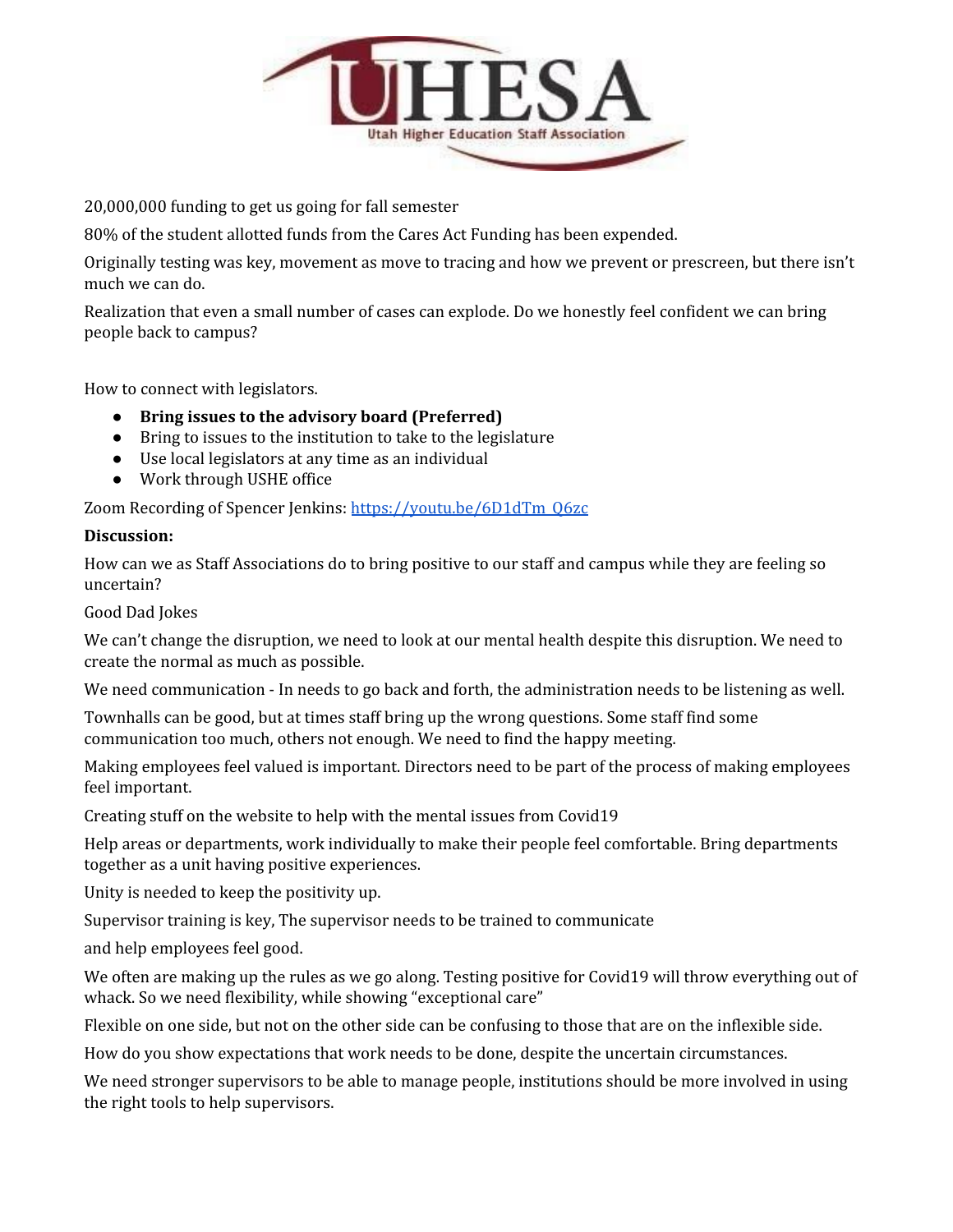

As an association at our institutions, we need to be able to help the staff deal with the fear, with the inequities, with lack of responses.

## 12:00 PM – Working Lunch

As part of the UHESA Summer virtual meeting, you are invited to gather for lunch around our virtual table courtesy of your UHESA dues! Here's what you need to know:

- 1. Use Doordash or a delivery service of your choice to have delicious food from a favorite restaurant delivered to you in time for our lunches on Thursday, July 16 and Thursday, July 23
- 2. Save your receipts, scan and save them as a .pdf file using your lastname-firstnameuniversity-receipts.pdf as a model (e.g. duersch-julie-usu-receipts.pdf)
- 3. Complete the W-9 form found here (https://www.irs.gov/pub/irs-pdf/fw9.pdf), and save as lastname-firstname-university-w9.pdf (required to be reimbursed)
- 4. Upload your scanned receipts and W-9 to the secure Box folder here: https://usu.app.box.com/f/2f64d3ea77554fbf810fb55c17e99291

Please submit your receipts and W-9 no later than Monday, July 27. If you have any questions, please contact Julie Duersch (julie.duersch@usu.edu).

## 1:00 PM – Elections

Electronic voting will be going out electronically. Voting completed by Friday 5:00 p.m.

1:30 PM - Adjourn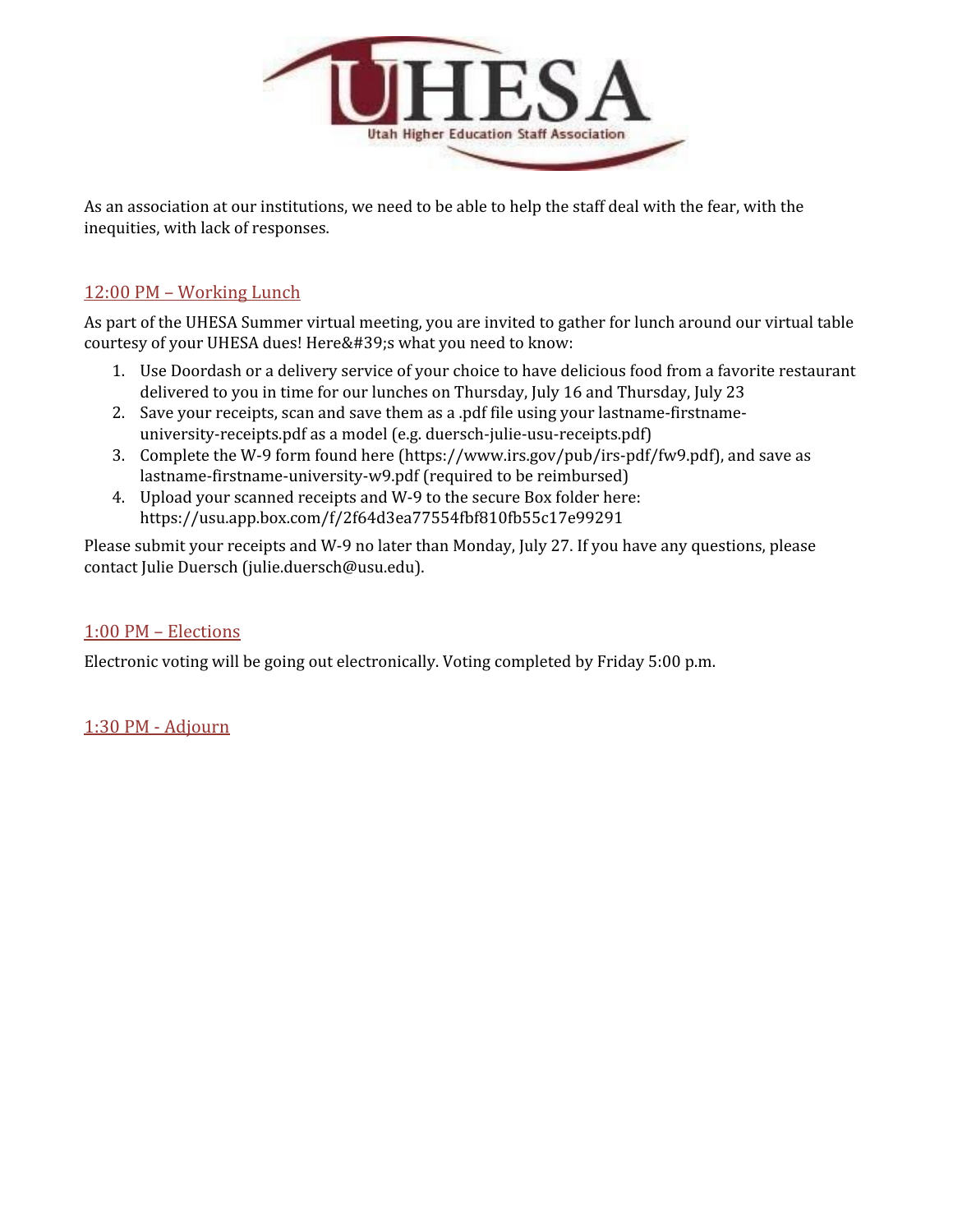

# MINUTES

Zoom Conference Call - Day Two Thursday, July 23, 2020

# 10: 00 AM - Welcome and Roll Call, Nathan

Dixie State University: Diana Maughan, Jon Gibb, Megan Church Salt Lake Community College: Gina Alfred Snow College: Matt Green, Mike Daniels Southern Utah University: Sheri Butler, Trisha Robertson, Kenzie Lundberg University of Utah: Bryce Williams, Billi Tsuya, Jenny McConnell Utah State University: Julie Duersch, Tony Florez Utah Valley University: Nathan Gerber, Candida Johnson, Jakell Larson, Beka Gurlich Weber State University: Kimberly Love, Gail Niklason

### **New Board Members:**

President-Elect: Julie Duersch Secretary: Candida Johnson Treasurer: Jessica Prettyman Legislative chair: Jakell Larson PR/Communication: Jenny McConnell

# 10:15 AM – Discussion: Moving UHESA into the future, Nathan

## <https://youtu.be/rOWyzseI09Y>

Jared Haines: Senior advisor for Technical Education to Commissioner with USHE, Zoom recording: I will attach this when it is ready.

Jared came from Utah Technical colleges, His role is to create a smooth transition from technical colleges to USHE. There are 16 technical institutions.

Utah Board of Higher Education is now the governing board for higher education.

Goal of the advisory board id to advocate to institutions for the industry. Will be mostly employers, then K-12, degree-granting faculty, technical faculty. Faculty will assist members to advise on how instruction works.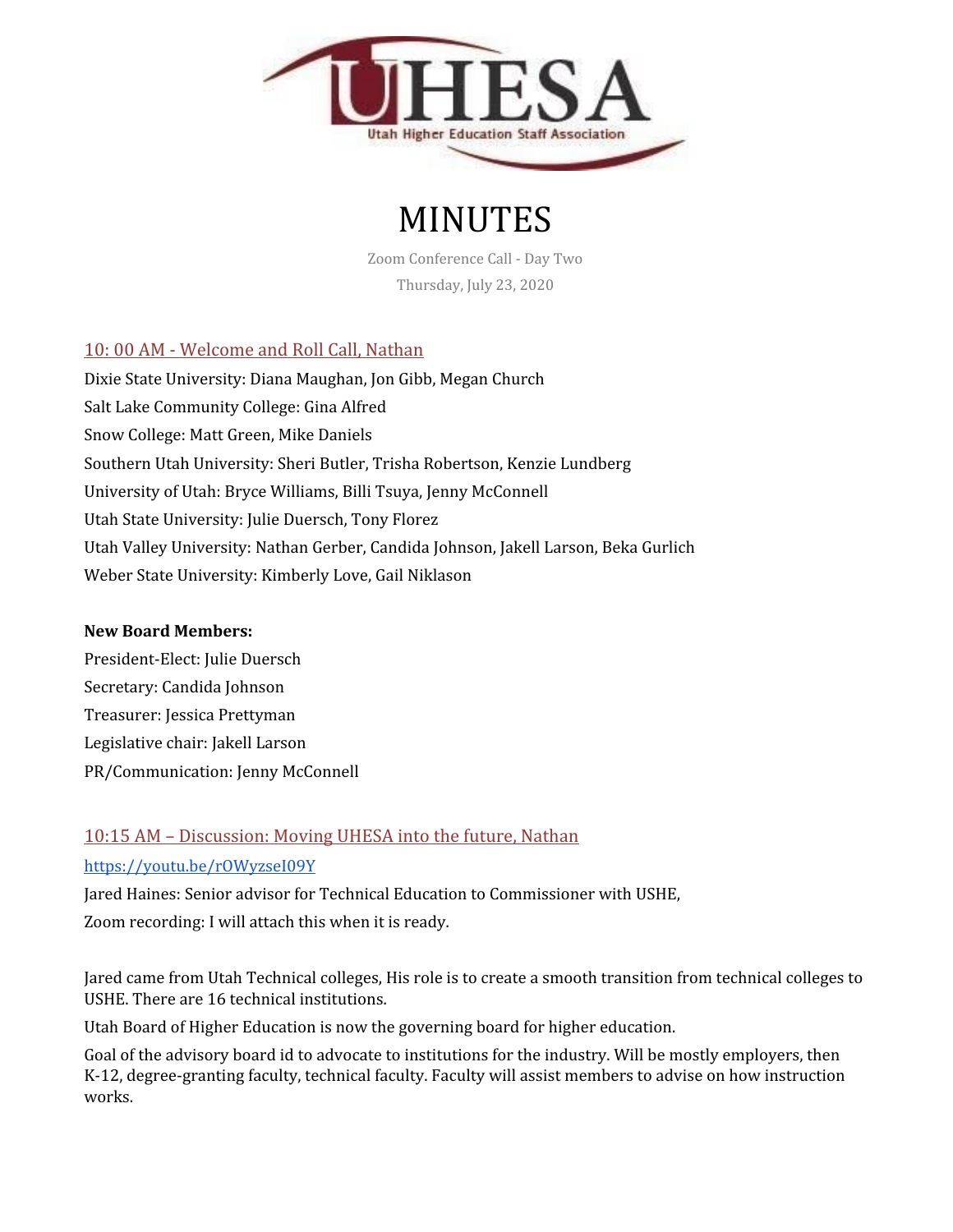

Advisory board role is to inform the board for technical education, academic education and state board of education.

Julie asked: What would the role of a staff representative be to the advisory board. If the staff association is part of the board? It would need to be about representing students to the workforce.

Representation of staff interest may be a better place for UHESA.

Student Affairs Committee may be a better place to be represented. Spencer is who to address regarding this.

Jared is willing to be a liaison to the board if we would like to be heard.

If Jared were to work with UHESA it would be mostly to update as the new organization is built.

The Chief Diversity officer is going to be part of all 4 committees to represent diversity. Using one liaison to each of these different committees to address particular interests related to diversity.

Technical schools have a representative through their HR department that meet as a state group to promote the needs of their staff.

UHESA would like to bring the technical schools into their association.

Sheri recommended having 1 or 2 people from their current organization as being part of UHESA and they could take information back to disseminate.

Follow-up thoughts: The Advisory board may not be the best fit, but each of four committees may be a place to be. However, the role of these committees isn't always about how it affects staff.

Implementation of directives need to involve staff, we need to have our voices heard.

## **Roll and Responsibilities of UHESA:**

How do we move forward in such challenging times?

"UHESA collaborates with the Utah System of Higher Education. UHESA joins with and supports the staff associations from each of the USHE institutions."

"The mission of the UHESA is to unify, train, educate and cultivate higher education staff and their associations; to create a powerful voice for higher education staff within the state of Utah; to instill a sense of price in higher education staff and to promote the worth of higher education."

We are going through major changes in the Utah Higher Education system.

In addition, we have the Covid-19 along with dealing with changes within our institutions.

Change and stress can make us feel like we are in a down and out slump. It is easy to get discouraged. We need to look for ways to win.

How can we help our staff weather this difficult time? Be in it together.

You sell tickets on experience - We need to base our experiences this year off of positive experiences and sell those.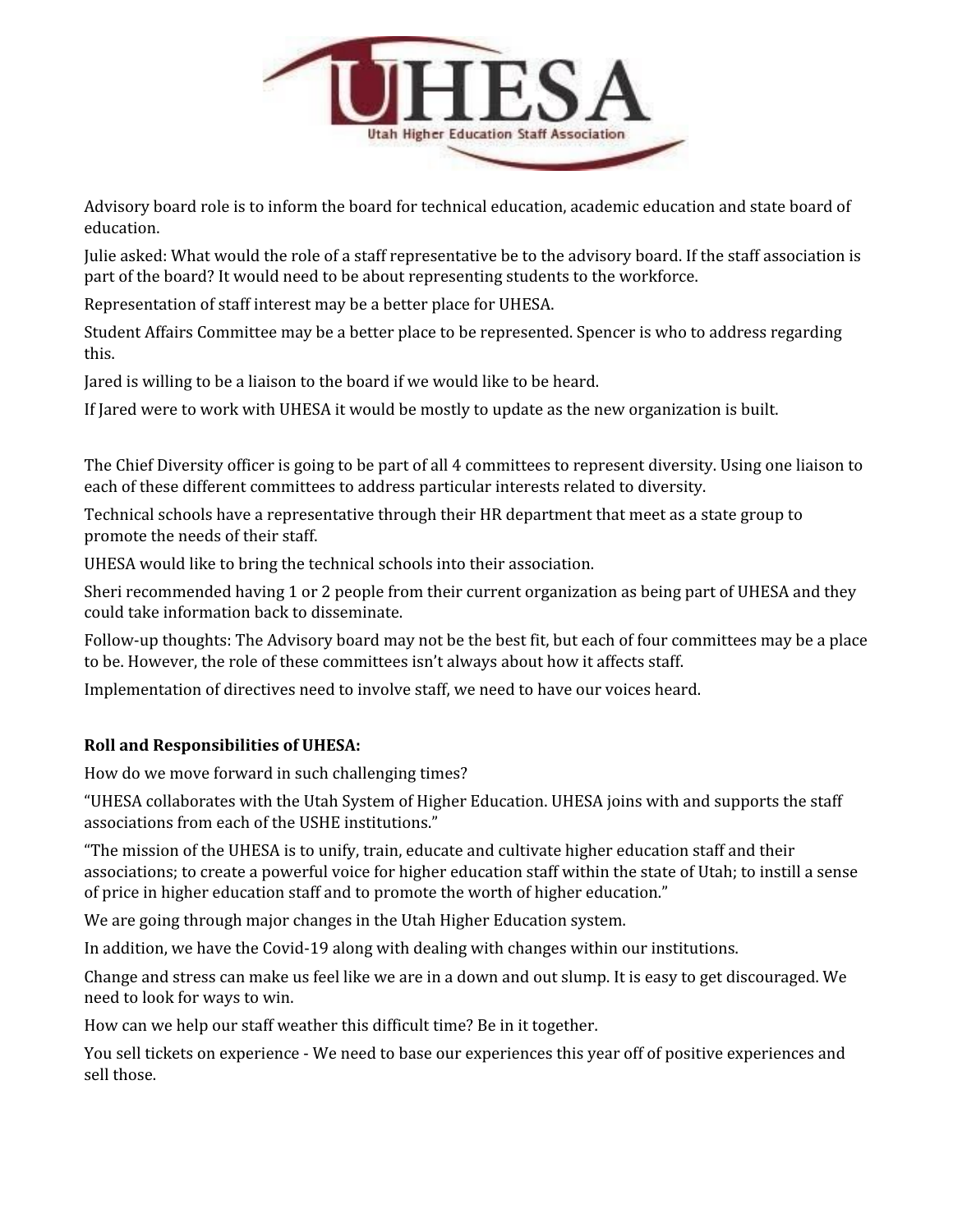

How do we show appreciation to those that are on the front lines and still working on campus. Specific messages to these departments that have workers that have not been able to work from home.

Remind people that not having people come to the office can help with the social distancing.

Create training and moments of connections that meet the social distancing needs.

Provide resources to help in stabilizing the mental health of our employees.

Supervisors need to be watching for the signs of those that are struggling. Letting them be the first line of defense. Creating tools for the supervisors so they are watching for the signs of someone struggling.

Find opportunities to focus on the positive. With measurable productivity. Which is how to make the biggest difference to both ourselves as well as others.

### **2020-2021 topics and schedule**

- $\bullet$  Covid-19
- Supervisors Training
- Mental Health Resources for employees
- Support groups

Action Item: Diana will work with Candida to create a Pool.

## 12:00 PM – Working lunch

Have your own lunch delivered and get reimbursed from UHESA. As part of the UHESA Summer virtual meeting, you are invited to gather for lunch around our virtual table courtesy of your UHESA dues! Here's what you need to know:

- 1. Use Doordash or a delivery service of your choice to have delicious food from a favorite restaurant delivered to you in time for our lunches on Thursday, July 16 and Thursday, July 23
- 2. Save your receipts, scan and save them as a .pdf file using your lastname-firstname-university-receipts.pdf as a model (e.g. duersch-julie-usu-receipts.pdf)
- 3. Complete the W-9 form found here (https://www.irs.gov/pub/irs-pdf/fw9.pdf), and save as lastname-firstname-university-w9.pdf (required to be reimbursed)
- 4. Upload your scanned receipts and W-9 to the secure Box folder here: https://usu.app.box.com/f/2f64d3ea77554fbf810fb55c17e99291

Please submit your receipts and W-9 no later than Monday, July 27. If you have any questions, please contact Julie Duersch (julie.duersch@usu.edu).

## 1:00 PM – Adjourn

Next Months Topic: